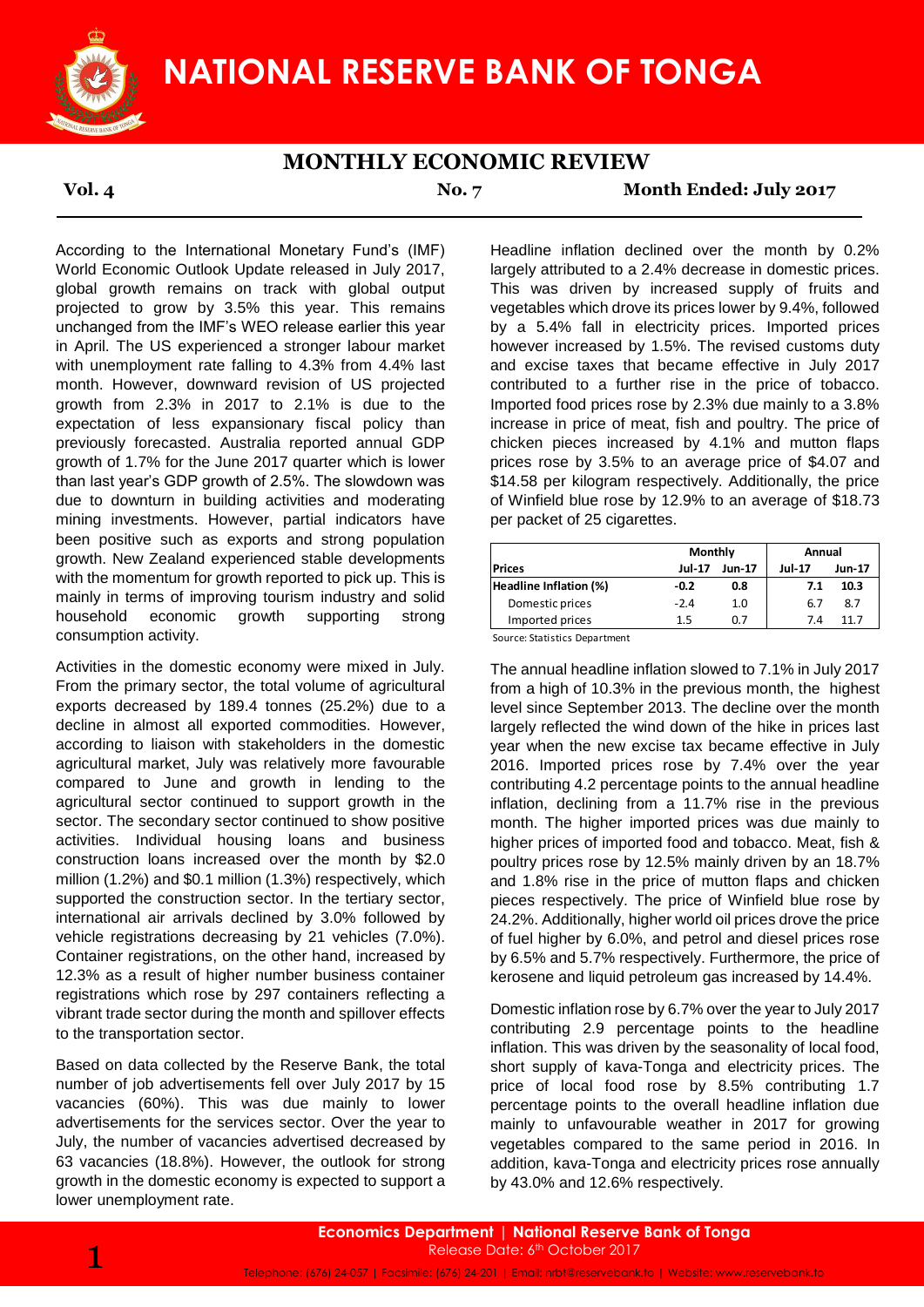

# **MONTHLY ECONOMIC REVIEW**

**Vol. 4 No. 7 Month Ended: July 2017**

|                                       | Monthly       |               |          | Annual        |          |
|---------------------------------------|---------------|---------------|----------|---------------|----------|
|                                       | <b>Jul-17</b> | <b>Jun-17</b> | % Growth | <b>Jul-16</b> | % Growth |
| Nominal Effective Exchange Rate Index | 90.8          | 90.8          | 0.1      | 90.5          | 0.3      |
| Real Effective Exchange Rate Index    | 105.2         | 105.5         | $-0.3$   | 99.6          | 5.6      |

In July 2017, the United States Dollar (USD) and New Zealand Dollar (NZD) appreciated against the Tongan Pa'anga (TOP) while the Australian Dollar (AUD), Chinese Yuan (CNY), Japanese Yen (JPY), British Pound (GPB), Euro (EUR) and Fijian Dollar (FJD) depreciated against the TOP. As a result, the Nominal Effective Exchange Rate (NEER) index slightly rose while the Real Effective Exchange Rate (REER) index slightly declined over the month. In annual terms, both the NEER index and the REER index rose. The rise in the REER index reflected Tonga's higher headline inflation rate relative to its trading partners, which may impact the international competitiveness of the Tongan exports of goods and services. Most the the tead is the tead of the tead of the tead of the tead of the tead of the tead of the Forest Constant (AD), British Pound tead against the Tongan<br>
In the Vendel of Annual Monte (ADD), and New and diversificant D

|                                      | Monthly       |               |          | Annual        |          |
|--------------------------------------|---------------|---------------|----------|---------------|----------|
|                                      | <b>Jul-17</b> | <b>Jun-17</b> | % Growth | <b>Jul-17</b> | % Growth |
| <b>OET Receipts (TOP \$ million)</b> | 62.2          | 86.1          | $-27.8$  | 753.7         | 13.7     |
| Export receipt                       | 1.1           | 1.7           | $-31.9$  | 23.7          | 47.8     |
| Travel receipts                      | 11.4          | 11.3          | 1.5      | 110.7         | 32.3     |
| Private transfers                    | 23.8          | 24.5          | $-2.8$   | 267.3         | 15.4     |
| Others                               | 25.8          | 48.7          | $-47.0$  | 352.0         | 6.2      |
| OET Payments (TOP \$ million)        | 60.9          | 67.3          | -9.6     | 645.6         | 10.8     |
| Import payments                      | 32.9          | 39.7          | $-17.2$  | 368.8         | 11.1     |
| Services payments                    | 11.1          | 11.9          | $-7.1$   | 140.1         | 11.2     |
| Primary Income payments              | 2.5           | 8.7           | $-71.5$  | 35.5          | 109.8    |
| Others                               | 14.4          | 7.0           | 105.0    | 101.2         | $-6.0$   |

Source: Banking System

Total Overseas Exchange Transaction (OET) receipts declined over the month of July 2017, by 27.8% to \$62.2 million. This was mainly driven by lower official transfer receipts following a peak in June from inflows of government budgetary support and grants. In year ended terms, total OET receipts continued to rise by 13.7% to \$753.7 million which was largely owing to the higher inflows of private remittance and travel receipts. The celebrations and annual events during the year supported the annual growth in remittances.

Total OET payments slightly declined over the month of July 2017 by 9.6% to \$60.9 million mainly due to lower import and primary income payments. Lower import payments were mainly due to less government and individual import payments, whereas the decline in primary income payments was mainly due to lower dividend repatriation to overseas shareholders. In annual terms, total OET payments however rose by 10.8%, which was attributed to higher import and primary income payments, particularly payments for wholesale & retail goods and dividend repatriation to overseas shareholders.

| Monthly       |        |          | Annual        |          |  |
|---------------|--------|----------|---------------|----------|--|
| <b>Jul-17</b> | Jun-17 | % Growth | <b>Jul-16</b> | % Growth |  |
| 408.9         | 407.9  | 0.2      | 367.4         | 11.3     |  |
| 7.4           | 7.4    |          | 7.4           |          |  |
|               |        |          |               |          |  |

The overall OET balance for July 2017 was therefore a surplus of \$1.1 million. This contributed to the rise in the official foreign reserves to \$408.9 million in July 2017, equivalent to  $7.4$  months<sup>1</sup> of imports cover, which is above the Reserve Bank's minimum range of 3-4 months.

Broad money (money supply) fell over the month of July. This was due to a fall in both net foreign and net domestic assets. Net foreign assets declined as a result of a decrease in the foreign currency accounts of commercial banks. This coincided with higher import payments made over the month of July. Meanwhile, net domestic assets fell driven by a rise in government deposits. Over the year, broad money rose significantly mainly as a result of an increase in net foreign assets. Underpinning this growth was the rise in the foreign reserves over the year. Net domestic assets also rose as net domestic credit increased over the year.

|                                                         |               | Monthly       | Annual   |               |          |
|---------------------------------------------------------|---------------|---------------|----------|---------------|----------|
| Money                                                   | <b>Jul-17</b> | <b>Jun-17</b> | % Growth | <b>Jul-16</b> | % Growth |
| Money Supply (\$ in million)                            | 533.2         | 534.9         | $-0.3$   | 478.0         | 11.5     |
| Net Foreign Asset                                       | 426.5         | 427.3         | $-0.2$   | 374.3         | 13.9     |
| Net Domestic Asset                                      | 106.9         | 107.7         | $-0.7$   | 103.9         | 3.0      |
| $\sim$ $\sim$ $\sim$ $\sim$ $\sim$ $\sim$ $\sim$ $\sim$ |               |               |          |               |          |

Source: Banking System, NRBT

Liquidity in the banking system (reserve money)<sup>2</sup> continued to fall over July to \$278.4 million. This largely reflected the issuing of the new notes to the banks during the King's birthday and other events in July which is also in line with the Reserve Bank's initiative to improve the quality of the notes in circulation. The banks' total loans to deposit ratio increased slightly from 75.4% last month to 76.3% in July reflecting the 0.6% growth in total loans outweighing the 0.5% decline in total deposits. Nevertheless, this ratio continued to remain below the 80% loan to deposit ratio minimum target which indicates excess liquidity in the banking system remains.

Total banks' lending increased over July and over the year to \$407.1 million. This remained driven by growth in

1

 $1$  Method of calculation changed in February 2017 to include both imports of goods & services (previous method used imports of goods only)

<sup>&</sup>lt;sup>2</sup> Sum of currency in circulation, exchange settlement account balances, and